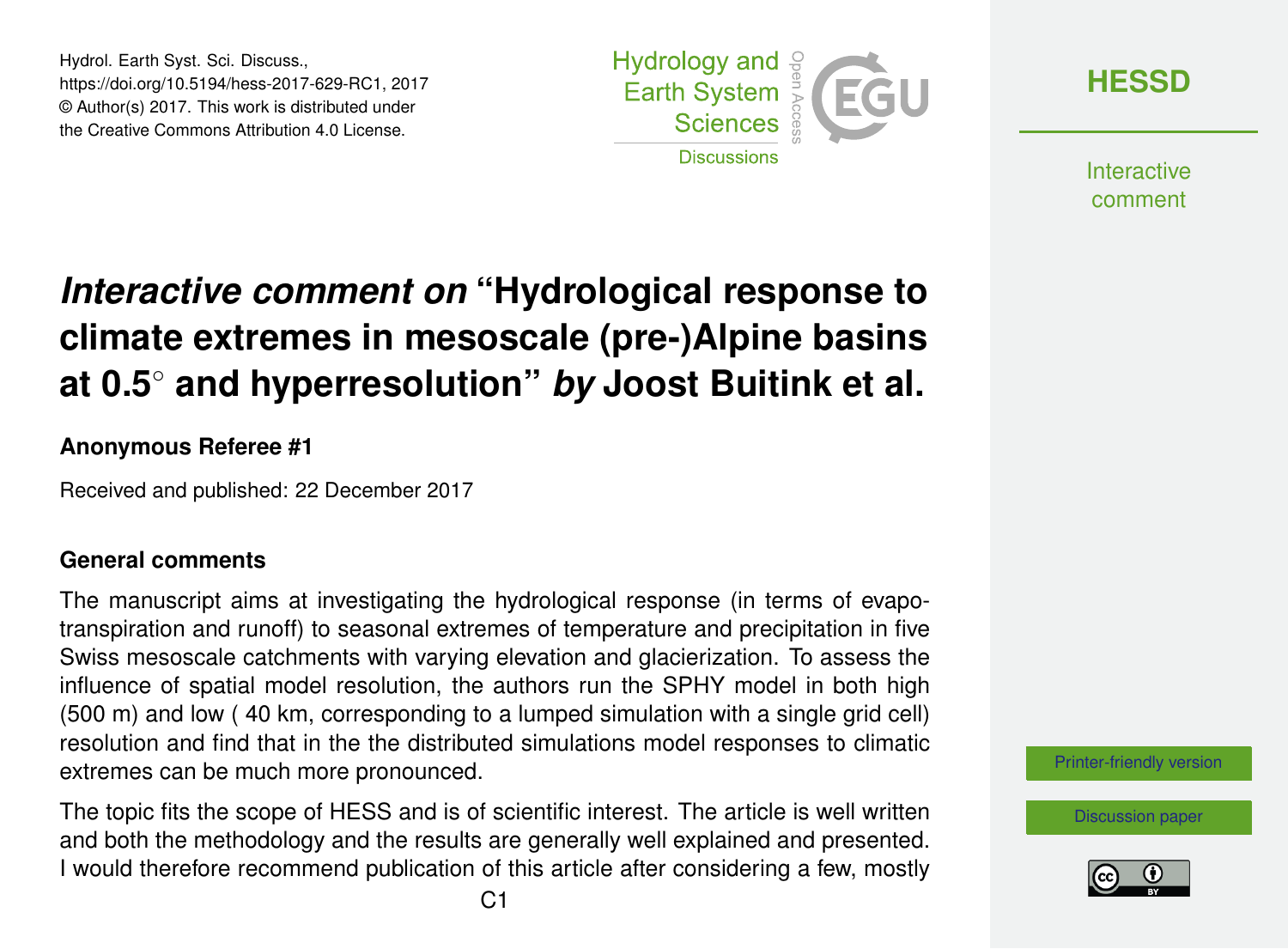minor, comments.

#### **Specific comments**

P1 L4: It would be helpful if "hyperresolution" could be specified quantitatively (500x500 m) already in the abstract. Possibly the corresponding value in km could also be added for the coarse resolution.

P1 L23f: Do you intend to say here that it is assumed that the coarse-scale anomaly matches the average fine-scale anomaly, or that the signs of the coarse-scale and the average fine-scale anomaly match?

P4 L11: In which spatial resolution are the meteorological data sets originally provided?

P4 L16: When resampling to the coarse scale, did you average only over the basin interiors or did you consider the entire data within the 40x40 km grid cell?

P4 L19f: A calibration period of only two years seems very short, especially considering that you calibrated on monthly values. Is there a reason why you did not choose a longer calibration period, or why did you choose exactly these two years? In any case I would recommend to include a table with some performance measures (e.g. NSE, PBIAS, . . .) for the calibration and validation periods and both resolutions. Also, a plot showing observed and simulated discharge (either as a time series e.g. for a period encompassing the four extreme events, or average monthly discharge over a given period) for all basins could be helpful.

P9 L13f: "This might be related to the relative coarse monthly calibration time step": possibly also a combination of the coarse calibration time step, the short calibration period, and the choice of optimization function. Minimizing the sum of squares between observed and simulated runoff favors calibrating the model towards the periods with high runoff volumes, whereas larger relative (but smaller absolute) errors in low-flow periods tend to be suppressed. In basins with a strong runoff seasonality (as in the snow- and glacier melt dominated Alpine basins) this could be especially prevalent and

# **[HESSD](https://www.hydrol-earth-syst-sci-discuss.net/)**

**Interactive** comment

[Printer-friendly version](https://www.hydrol-earth-syst-sci-discuss.net/hess-2017-629/hess-2017-629-RC1-print.pdf)

[Discussion paper](https://www.hydrol-earth-syst-sci-discuss.net/hess-2017-629)